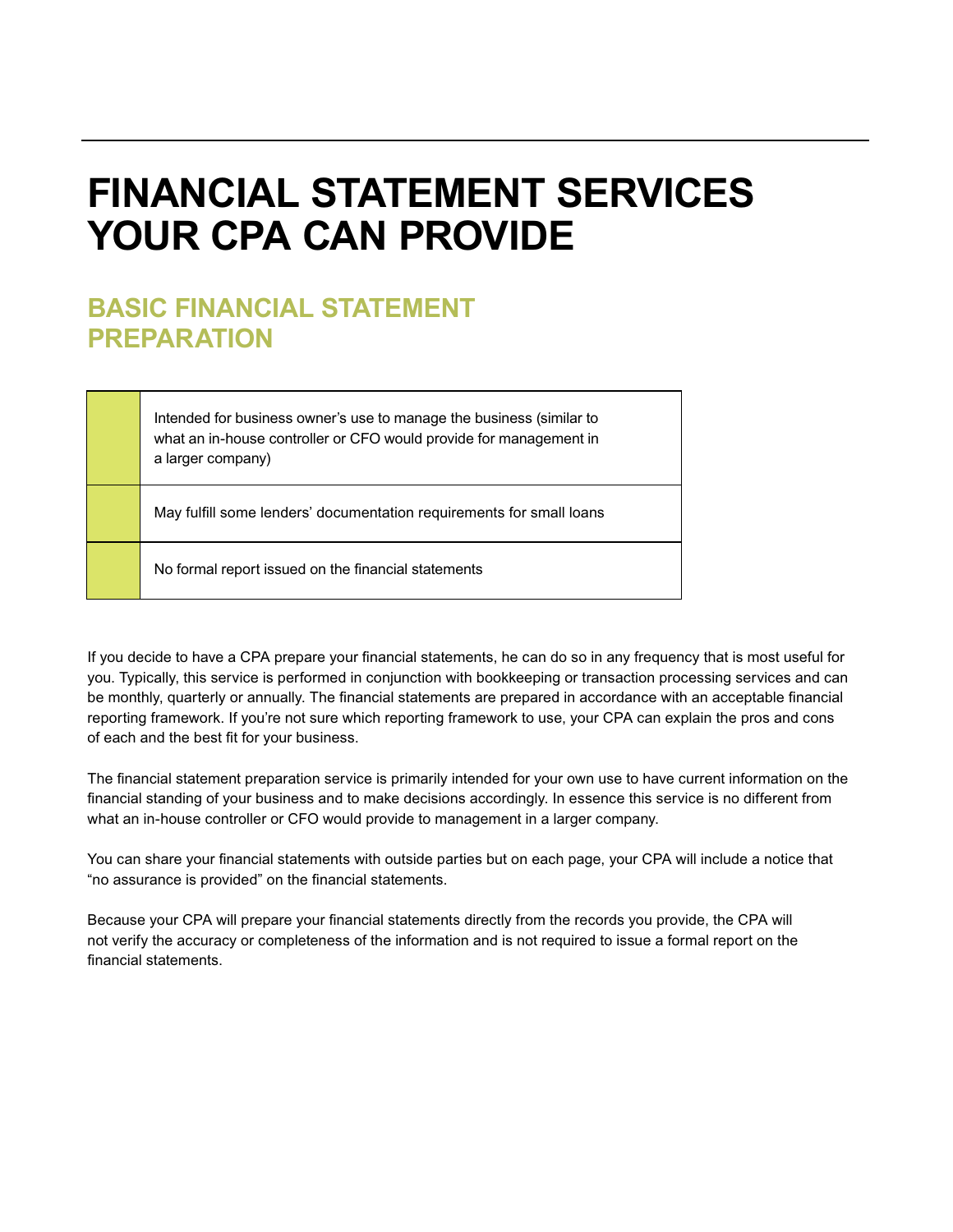## **COMPILATION**

Intended for use by lenders and other outside parties who may appreciate the business's association with a CPA without requiring a level of assurance on the accuracy of financial statements

Typically appropriate when initial or lower amounts of financing or credit are sought or significant collateral is in place

CPA issues compilation report

Compilation of financial statements is a service where the role of the CPA is more apparent to outside parties, and as such, the requirements for performing this service are more explicit. For example, if the CPA is not independent from ownership, management and other circumstances in their relationship to you and your business, she is required to disclose the impairment to her independence in her compilation report. The compilation report is the first page before the actual financial statements and is written by the CPA on her firm's letterhead.

The CPA is also required to read the financial statements in light of the financial reporting framework being used and consider whether the financial statements appear appropriate in form and are free from obvious material misstatements.

### **UNDERSTANDING ASSURANCE**

**A CPA can obtain a level of "assurance" about whether the financial statements are in accordance with the financial reporting framework. The CPA obtains assurance by obtaining evidence. There are different levels of assurance that a CPA can obtain that can range from no assurance at all, to the highest level of assurance, which is an audit. The level of assurance required by lenders is typically based on the size of the loan, the collateral and their determination of the overall risk.**



**Other situations that often require a level of CPA assurance include performance bonding and leasing. Certain trade creditors, outside investors or family owners that are not actively involved in the business may also request or require a level of assurance on your financial statements. If your requirements are unclear, in many cases, your CPA can speak with your lender and others about the level of service that will satisfy their requirements.**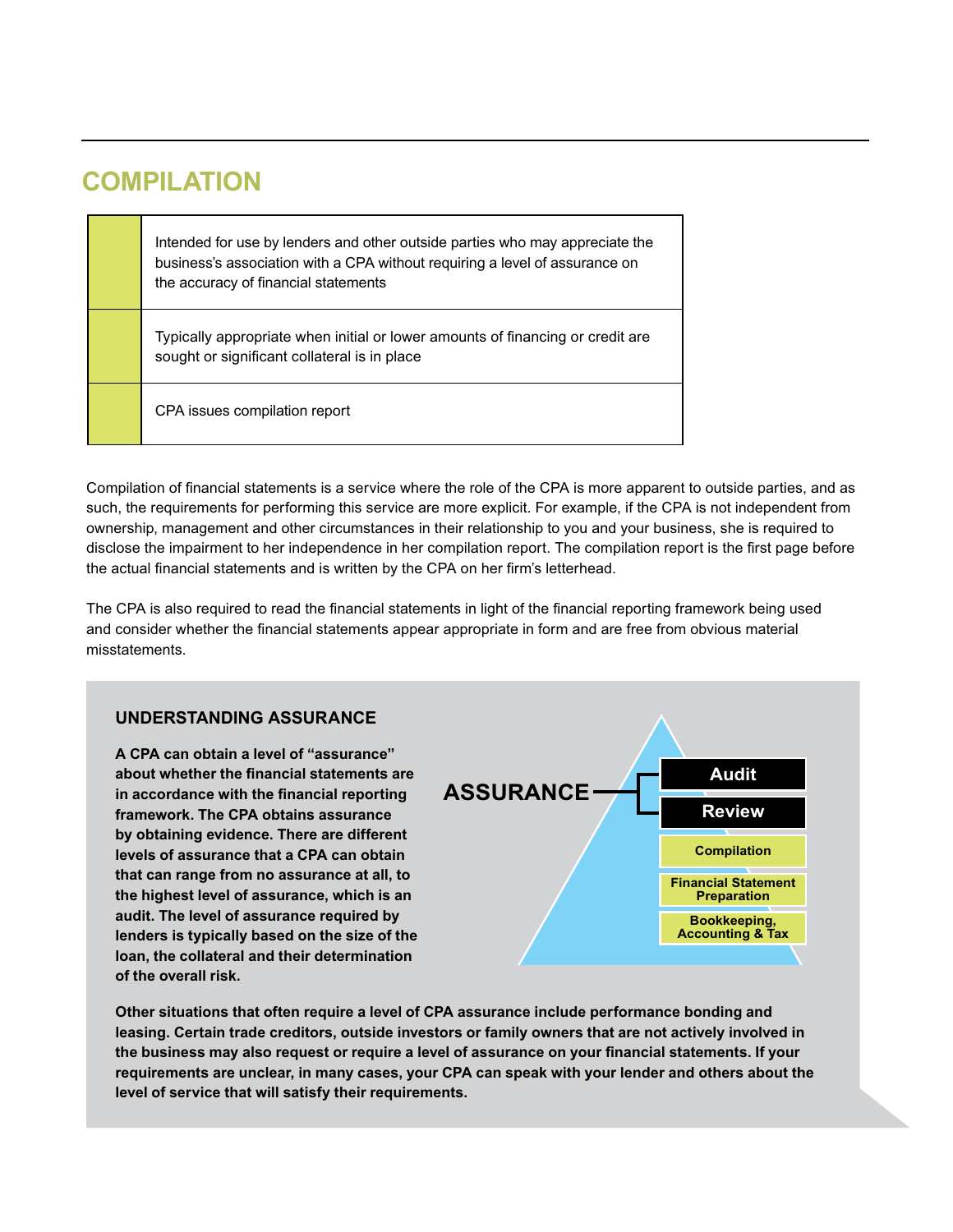However, the CPA does not obtain any assurance for a compilation because she is not required to verify the accuracy or completeness of the information provided or otherwise gather evidence for the purposes of expressing an audit opinion or a review conclusion.

The compilation report states that the CPA did not audit or review the financial statements and accordingly does not express an opinion, a conclusion or provide any assurance on them.

A compilation is typically appropriate when initial or lower amounts of financing or credit are sought or there is significant collateral in place. Though no assurance is provided, outside parties may appreciate your association with a CPA, which is readily apparent in the formal compilation report.

#### **UNDERSTANDING A MISSTATEMENT AND MATERIAL MISSTATEMENT**

**A misstatement is a difference between a reported financial statement item and that which is required for the item to be reported in accordance with the applicable financial reporting framework. A misstatement may result from fraud or error. A material misstatement is one where the severity or nature of the difference (i.e., misstatement) would cause a user to form an incorrect conclusion about a financial statement.** 

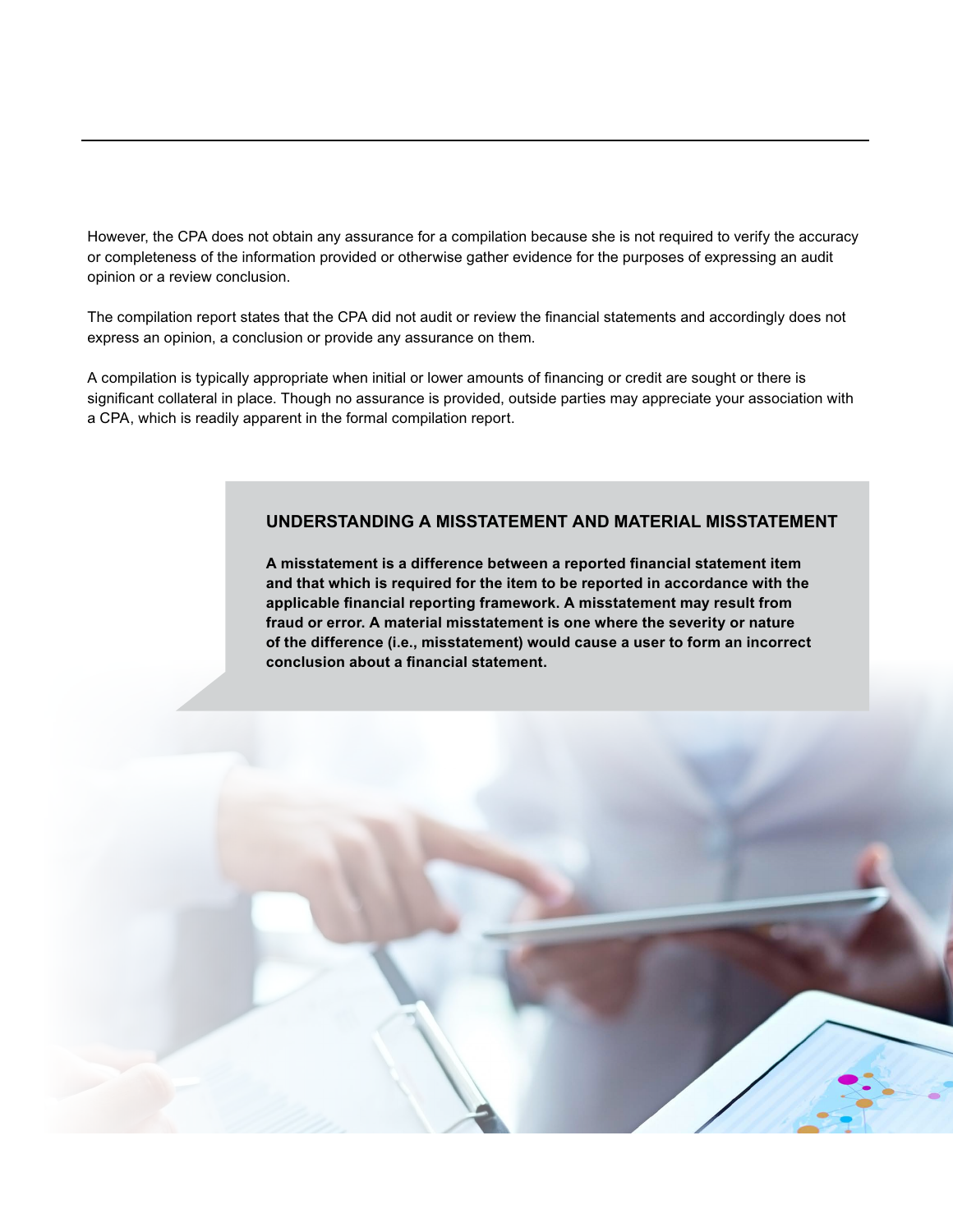### **REVIEW**

| Intended to provide lenders and other outside parties with a basic level of<br>assurance on the accuracy of financial statements |
|----------------------------------------------------------------------------------------------------------------------------------|
| Typically appropriate as a business grows and is seeking larger and more<br>complex levels of financing and credit               |
| CPA issues review report                                                                                                         |

The review service is one in which the CPA performs analytical procedures, inquiries and other procedures to obtain "limited assurance" on the financial statements and is intended to provide a user with a level of comfort on their accuracy. The review is the base level of CPA assurance services.

Similar to a compilation, the CPA is required to determine whether he is truly independent. If he determines that he is not independent, the CPA cannot perform the review engagement.

In a review engagement, your CPA is required to understand the industry in which you operate — including the accounting principles and practices generally used in the industry. Your CPA is also required to obtain knowledge about you — including your business and the accounting principles and practices that you use — sufficient to identify areas in the financial statements where it is more likely that material misstatements may arise.

A review is substantially narrower in scope than an audit. A review does not contemplate obtaining an understanding of your business's internal control; assessing fraud risk; testing accounting records through inspection, observation, outside confirmation or the examination of source documents or other procedures ordinarily performed in an audit.

In a review engagement, the CPA will issue a formal report that includes a conclusion as to whether, based on the review, he is aware of any material modifications that should be made to the financial statements in order for them to be in accordance with the applicable financial reporting framework.

A review typically is appropriate as a business grows and is seeking larger and more complex levels of financing and credit. It is also useful when you, as the business owner, are seeking greater confidence in your financial statements for the purpose of evaluating results and making key business decisions.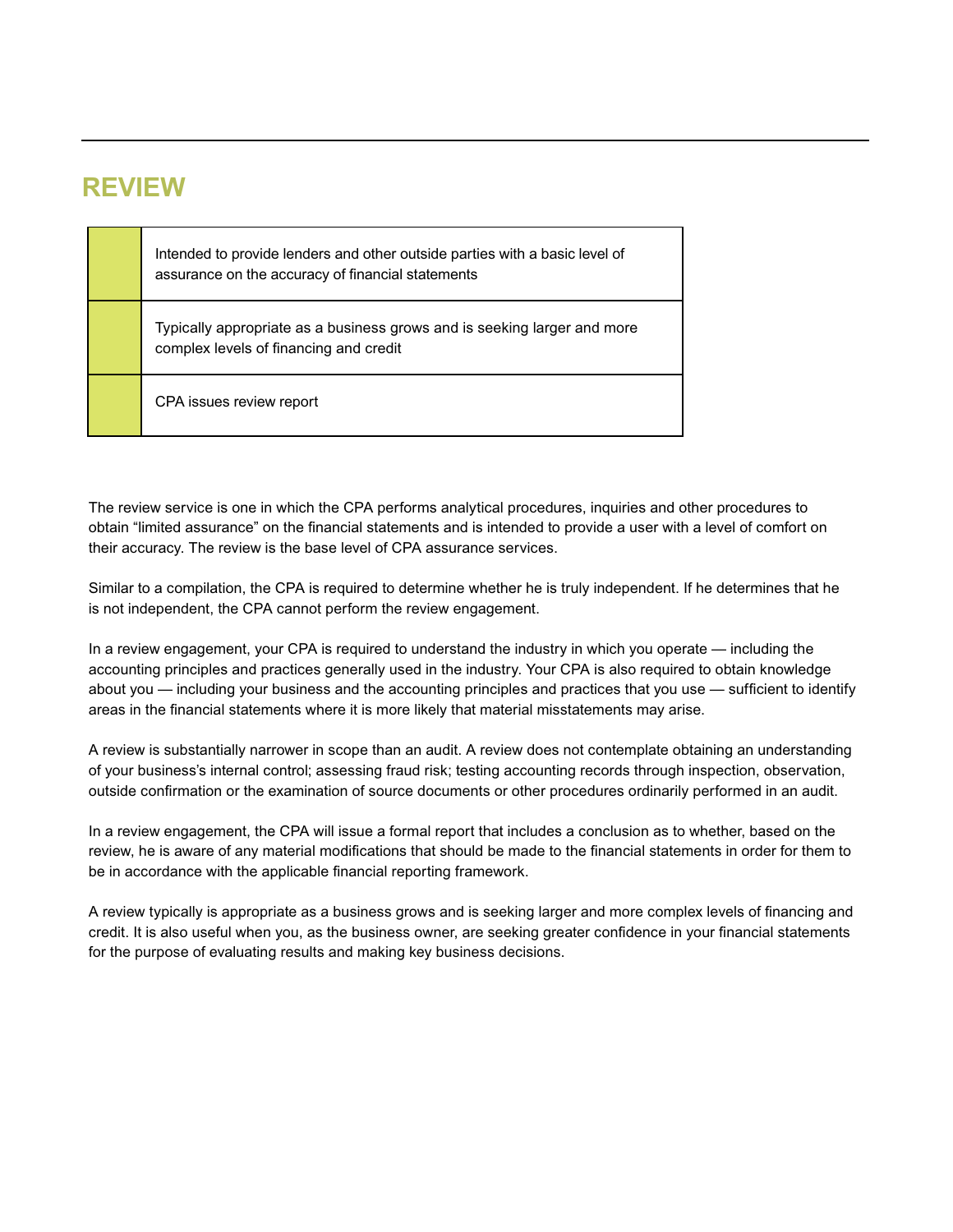## **AUDIT**

Intended to provide creditors, investors and other outside parties with a high level of comfort on the accuracy of financial statements

CPA issues a formal report that expresses an opinion on whether the financial statements are presented fairly, in all material aspects, in accordance with the applicable financial reporting framework

Typically appropriate and often required when seeking high levels of financing or outside investors, or when selling a business

The audit is the highest level of assurance service that a CPA performs and is intended to provide a user comfort on the accuracy of the financial statements. The CPA performs procedures in order to obtain "reasonable assurance" (defined as a high but not absolute level of assurance) about whether the financial statements are free from material misstatement.

In an audit, your CPA is required to obtain an understanding of your business's internal control and assess fraud risk. Your CPA is also required to corroborate the amounts and disclosures included in your financial statements by obtaining audit evidence through inquiry, physical inspection, observation, third-party confirmations, examination, analytical procedures and other procedures.

When performing an audit engagement, the CPA is required to determine whether her independence has been impaired. Similar to a review, if her independence has been impaired, the CPA cannot perform the audit engagement.

The CPA will issue a formal report that expresses an opinion on whether the financial statements are presented fairly, in all material aspects, in accordance with the applicable financial reporting framework. In addition, the CPA is required to report to you any significant or material weaknesses in your system of internal control that are identified during the audit. By becoming aware of internal control weaknesses and discussing these with your CPA, you might be able to improve the way you do business.

As the highest level of assurance, an audit typically is appropriate and often required when you're seeking complex or high levels of financing and credit. An audit also is appropriate if you're seeking outside investors or preparing to sell or merge with another business.

Consult the following chart for a comparison of financial statement preparation, compilation, review and audit services.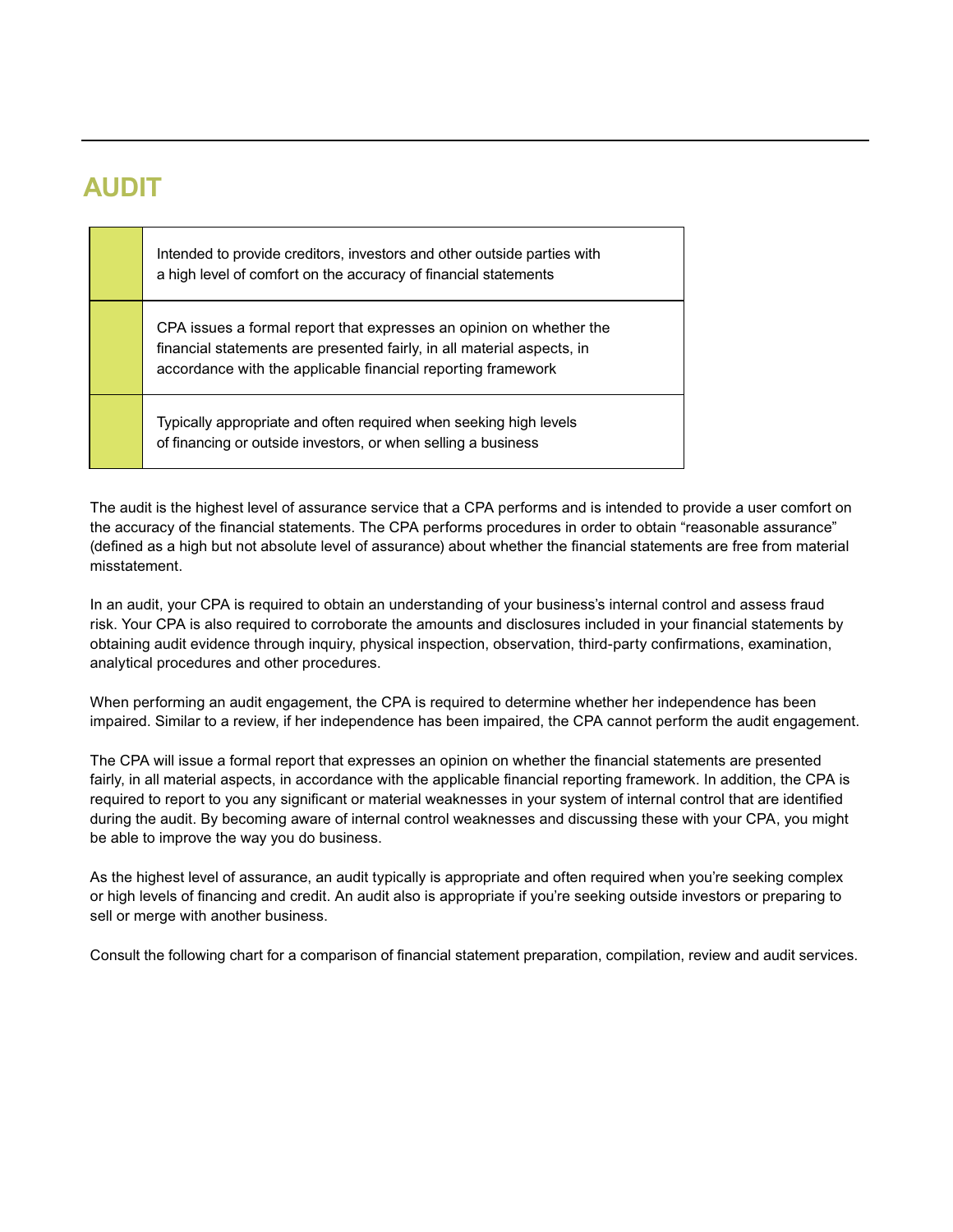## **SERVICE COMPARISON**

|                                                                                           | <b>FINANCIAL</b><br><b>STATEMENT</b><br><b>PREPARATION</b>                                                                                                  | <b>COMPILATION</b>                                                                                                                                          | <b>REVIEW</b>                                                                                                                                                                                                                                                                                                                                                       | <b>AUDIT</b>                                                                                                                                                                                                                                                                                                                                                                                                                                                 |
|-------------------------------------------------------------------------------------------|-------------------------------------------------------------------------------------------------------------------------------------------------------------|-------------------------------------------------------------------------------------------------------------------------------------------------------------|---------------------------------------------------------------------------------------------------------------------------------------------------------------------------------------------------------------------------------------------------------------------------------------------------------------------------------------------------------------------|--------------------------------------------------------------------------------------------------------------------------------------------------------------------------------------------------------------------------------------------------------------------------------------------------------------------------------------------------------------------------------------------------------------------------------------------------------------|
| Level of<br>assurance that the<br>financial statements<br>are not materially<br>misstated | CPA does not obtain<br>or provide any<br>assurance that there<br>are no material<br>modifications that<br>should be made to<br>the financial<br>statements. | CPA does not obtain<br>or provide any<br>assurance that there<br>are no material<br>modifications that<br>should be made to<br>the financial<br>statements. | <b>CPA obtains limited</b><br>assurance that there<br>are no material<br>modifications that<br>should be made<br>to the financial<br>statements.                                                                                                                                                                                                                    | The CPA obtains<br>reasonable (defined<br>as high, but not<br>absolute) assurance<br>about whether the<br>financial statements are<br>free of material<br>misstatement.                                                                                                                                                                                                                                                                                      |
| Objective                                                                                 | To prepare financial<br>statements<br>pursuant to a<br>specified financial<br>reporting framework.                                                          | To apply accounting<br>and financial<br>reporting expertise<br>to assist management<br>in the presentation of<br>financial statements.                      | To obtain limited<br>assurance as a<br>basis for reporting<br>whether the CPA is<br>aware of any material<br>modifications that<br>should be made<br>to the financial<br>statements for them<br>to be in accordance<br>with the applicable<br>financial reporting<br>framework,<br>primarily through<br>the performance of<br>inquiry and analytical<br>procedures. | To obtain reasonable<br>assurance about whether<br>the financial statements<br>as a whole are free of<br>material misstatement<br>thereby enabling the CPA<br>to express an opinion<br>on whether the financial<br>statements are presented<br>fairly, in all material<br>respects, in accordance<br>with an applicable<br>financial reporting<br>framework and to<br>report on the financial<br>statements in accordance<br>with the auditor's<br>findings. |
| The CPA is required<br>to be independent                                                  | No                                                                                                                                                          | $No$ — but if the CPA<br>is not independent,<br>the CPA is required<br>to indicate lack of<br>independence in the<br>CPA's compilation<br>report.           | $\sqrt{}$                                                                                                                                                                                                                                                                                                                                                           | J                                                                                                                                                                                                                                                                                                                                                                                                                                                            |